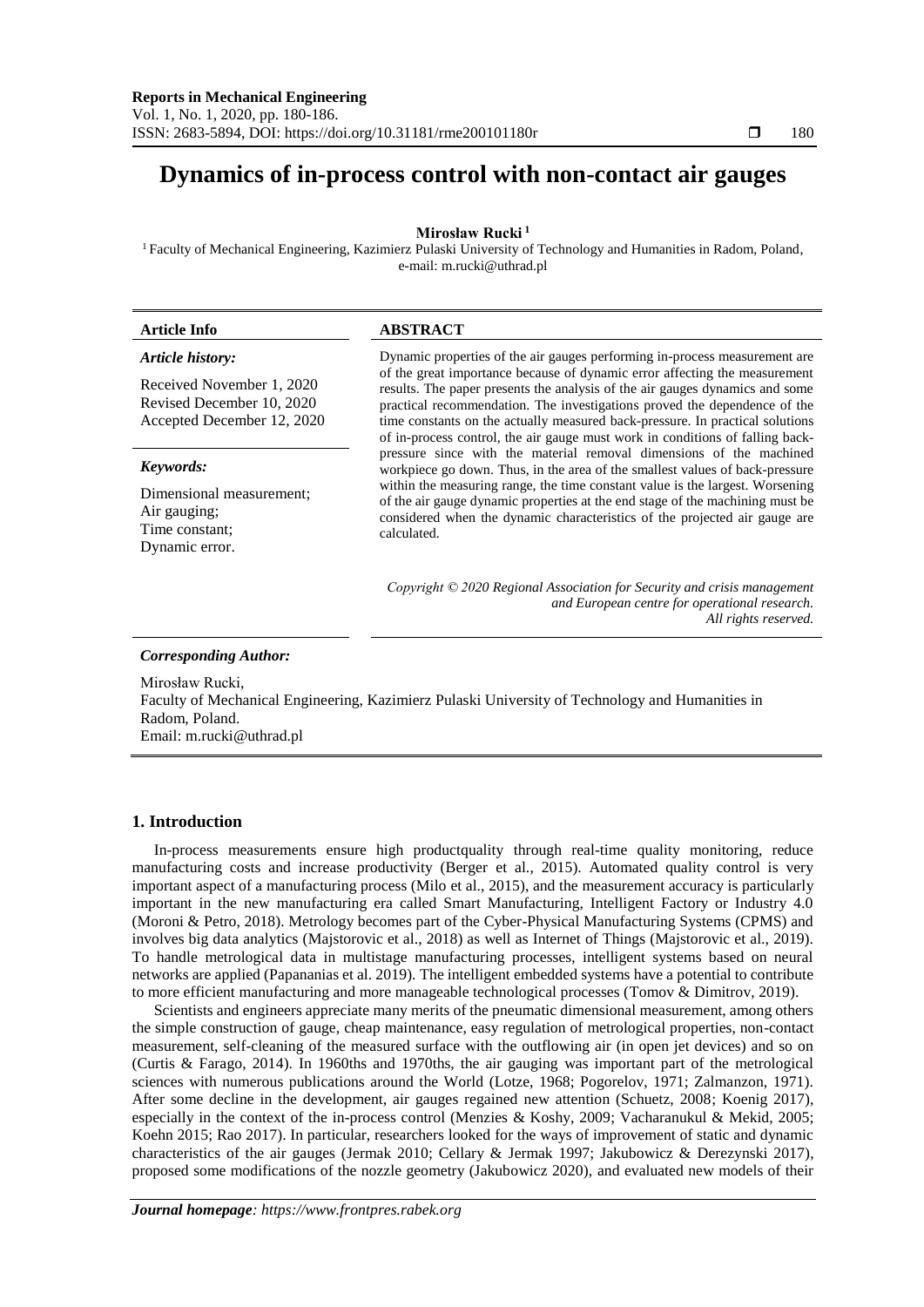work (Bokov 2011; Jermak 2017). However, dynamical properties of an air gauge are considered rather poor, e.g. in documentation *Millimar* (2005) its setting time is declared as 0.3-0.5 s.

Application of piezoresistive transducers and small chambers was desribed by Rucki et al. (2010), it reduced the time constant and setting time down to few milliseconds (Rucki & Jermak, 2012). As a result, the air gauges became suitable in the applications of high dynamics. This study is dedicated to the accurate determination of the time constant, which is crucial in in-process measurement with air gauges.

## **2. Typical In-Process Back-Pressure Air Gauging**

Typical air gauging measurement during the machining is widely known (Yandayan & Burdekin, 1997). In short, the back-pressure air gauge is monitoring the diameter of machined detail, and after the set value is reached, the spool valve controls the parameter of machining or stops the process. Of course, in case of electronic signal gained from the piezoresistive pressure transducer, it could be processed by computer and used in more sophisticated digital control system as well as in the industrial process database (Sanchez et al., 2020).

It should be noted, however, that when machining shafts, the work of the air gauge starts at larger diameters of the workpiece which provide smaller slot *s* between the detail surface and measuring nozzle. Subsequently, during the machining process, the material is removed and the slot becomes wider, and corresponding backpressure falls down. In some range  $z_p$ , the dependence of the back-pressure  $p_k$  on the slot width *s* is proportional. The completion of the machining process would correspond with slot *s* close to the end of this proportional area when the back-pressure  $p_k$  is the smallest.

Similarly, in case of machining of inner cylinder surface, the in-process measurement starts with smaller slots and ends with larger ones, since the machining is causing the removal of the material. E.g. during the honing process, the inner diameter of cylinder grows larger, and the measured slot width s grows larger, too. The slot between the measuring nozzle and the inner cylinder surface is illustrated in Figure 1. The diameters of inlet and measuring nozzles are denoted  $d_w$  and  $d_p$ , respectively. The area between them is called the measuring chamber, where the back-pressure *pk* dependent on slot width *s* is measured. The stabilized feeding pressure of the air gauge is denoted  $p_z$ , and its value, along with nozzles geometry, determines the metrological characteristics of the air gauge (Derezynski & Jakubowicz, 2016).



**Figure 1.** Slot width *s* in measurement of inner diameters

In the example of the Figure 1, it is seen that the volume of measuring chamber between restriction  $d<sub>w</sub>$  and measuring nozzle  $d_p$  is relatively big. It naturally affects the dynamical properties of the air gauge, according to the formula (Zelczak, 2002):

$$
T = \frac{v_k \rho_0 \tau_0 R g}{p_0} \frac{1}{\left(\frac{\partial G_2}{\partial w_{2sr}} \frac{\partial w_{1sr}}{\partial p_k}\right) - \left(\frac{\partial G_1}{\partial w_{1sr}} \frac{\partial w_{1sr}}{\partial p_k}\right)}
$$
(1)

where:  $v_k$  – volume of measuring chamber,  $\rho_0$  – mass density,  $\tau_0$  – temperature,  $R$  – gas constant,  $g$  – acceleration of gravity,  $G_I$  and  $G_2$  – kinetic energy of the air stream in the inlet and measuring nozzles,  $w_{Isr}$ and  $w_{2sr}$  – mean velocity of the air in the inlet and measuring nozzles.

In order to reduce the time constant, smaller volumes of measuring chambers should be applied. It was proposed, e.g. in (Jermak & Rucki, 2016) where three measuring nozzles were not joined in one measuring chamber, but worked independently with three small measuring chambers. The measuring head was placed on the flexible rod, and the data analysis was based on the original algorithm, which calculated the roundness of the measured detail from three independent signals. This device was designed for quality control performed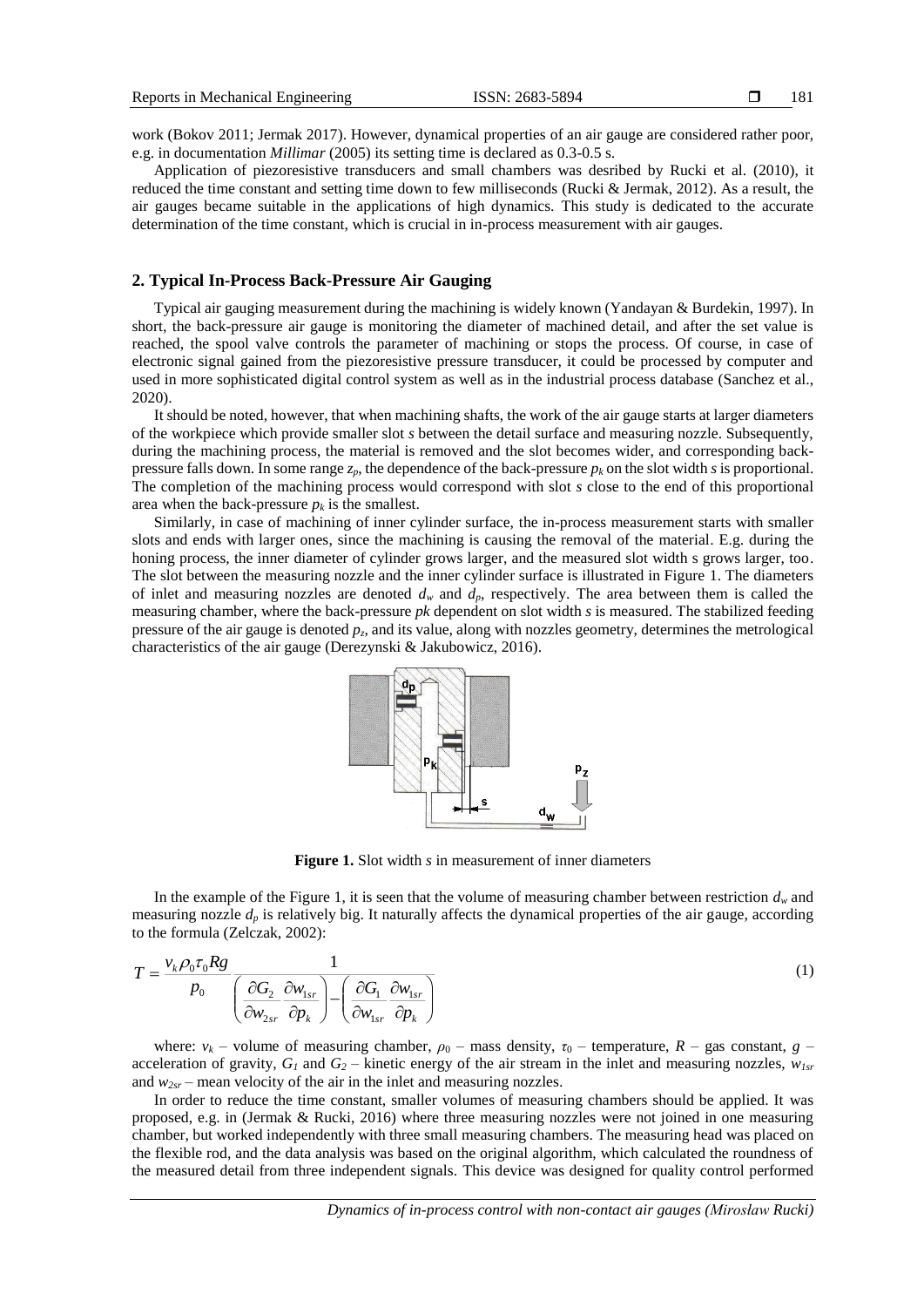offline, after a part is produced (Gao et al., 2014), when the material is no longer removed. However, in most in-process applications, the air gauges produce the control signal when the proper amount of the material is removed and the gauge works in the end area of its measuring range *zp*. This area corresponds with larger slot width *s* and smaller back-pressure *pk*.

#### **3. Materials and Methods**

Measurement of the air gauge dynamic characteristics was performed with the specially arranged laboratory set described in details by Jakubowicz, Rucki & Siemiatkowski (2019). It consisted of mechanical sine input in form of eccentric shaft, electrical motor with settable rotational speed to control the input frequency, and the electronic signal processing and computational unit . Three main sources of uncertainty were considered, namely, mechanical generation of the sine input  $s(\omega t)$ , pressure transducer indications  $p_k$ , and further signal processing with estimations, smoothening, averaging, interpolation and similar procedures. Overall system uncertainty in determination of time constant  $T$  for coverage factor  $k = 2$ , which corresponded with approximately 95% level of confidence, was calculated as *U*<sup>95</sup> = 0.001 s (Jakubowicz, Rucki & Babic, 2019).

Conficurations of air gauges used in experiments are described in Table 1. The examined air gauge with  $d_p = 1.200$  combined with  $d_w = 1.200$  mm (denoted D2 in Table 1) and  $d_w = 0.625$  mm (denoted D5 in Table 1) provided the multiplication of  $K = 0.15 \text{ kPa/\mu m}$  and  $K = 0.88 \text{ kPa/\mu m}$  respectively. Therefore, the measuring ranges *zpD2* and *zpD5* correspond with different ranges of back-pressure, as it is seen in Figure 2. Both combinations were joined with the measuring chambers of reduced volume  $v_k$  0.402 and 3.921 cm<sup>3</sup>.

| No.             | $d_n$  mm | $d_w$  mm | $K$ [kPa/um] | $v_k$   cm <sup>3</sup> | $p_k$ range [kPa] |
|-----------------|-----------|-----------|--------------|-------------------------|-------------------|
| 2D2             | .200      | .200      | 0.15         | 0.402                   | $105 - 140$       |
| 9D2             | .200      | .200      | 0.15         | 3.921                   | 105-140           |
| 2D <sub>5</sub> | .200      | 0.625     | 0.88         | 0.402                   | 70-115            |
| 9D <sub>5</sub> | .200      | 0.625     | 0.88         | 3.921                   | 70-115            |

**Table 1**. Examined configurations of air gauges



**Figure 2.** Static characteristics of the examined air gauges: (a) with  $d_p = 1.200$  and  $d_w = 1.200$  mm; (b) with  $d_p = 1.200$  and  $d_w = 0.625$  mm.

In previous studies, it was demonstrated that under certain conditions, dynamics of the small chamber air gauges could be described in terms of the first-order system (Rucki & Jermak, 2012). Thus, it is possible to calculate the phase shift as following (Figliola & Beasley, 2006):

$$
\varphi(\omega) = -\arctg(\omega T) \tag{2}
$$

and

$$
\varphi(\omega) = -\arctg\frac{Q(\omega)}{P(\omega)}\tag{3}
$$

Hence, the sine response of the system could be described by formula: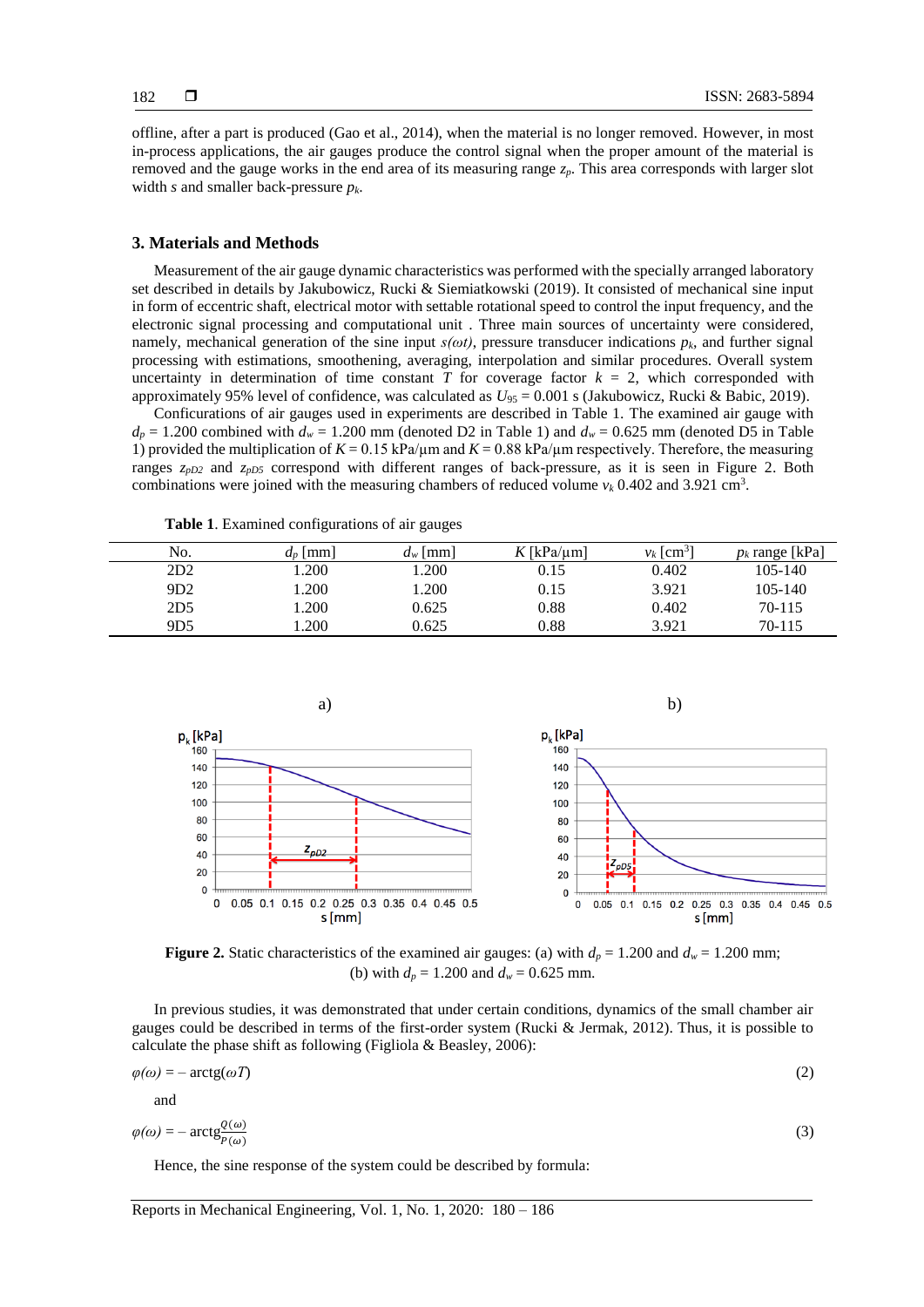Reports in Mechanical Engineering ISSN: 2683-5894 D

183

$$
y(t) = Ce^{-t/T} + \frac{KA}{\sqrt{1 + (\omega T)^2}} \sin[\omega t - \varphi(\omega)]
$$
\n(4)

In Figure 3a, there are presented graphs of the theoretical phase shift calculated according to the formula (3) and the experimental one. It should be noted that for the examined case the 5% dynamic error is reached for the frequency  $f_{0.95} = 2.6$  Hz shown in the amplitude-frequency characteristics in Figure 3b. This value corresponds with  $\omega$  = 16.3 and  $\omega$ T = 0.33. In that extend, the working frequency below 2.6 Hz is the object of interest. The analysis proved that in the point of  $\omega T = 0.33$ , the difference between the experiment and firstorder dynamic system was smaller than 8%.



**Figure 3.** Dynamic characteristics of the examined air gauge with  $d_p = 1.200$  and  $d_w = 0.625$  mm: (a) Phase characteristics; (b) Amplitude-frequency characteristics.

## **4. Pressure-Dependent Time Constant**

It was found that for the vessels with pressured air, in the process of emptying there is dependence of the time constant on the actual pressure in the vessel (Koscielny & Wozniak, 1995):

$$
T = \frac{1}{M} \left( 1 - \frac{p_a}{p_0} \right) \tag{5}
$$

where:  $p_a$ ,  $p_0$  – atmospheric pressure and pressure in the vessel, respectively;  $M$  – factor of proportionality. When such pressure dependence  $T = f(p_k)$  is considered, the approximation with exponential function is much closer to the experimental results and fits to them with the error smaller than 3%. Figure 4a presents the graph of function  $T = f(p_k)$ , and Figure 4b shows how new approximation fits to the experimental results.



**Figure 4.** Dependence of the time constant on the air gauge with  $d_p = 1.200$  and  $d_w = 0.625$  mm: (a) Graph of the function  $T = f(p_k)$ ; (b) Calculated step response considering the function  $T = f(p_k)$ in comparison to the experimental data.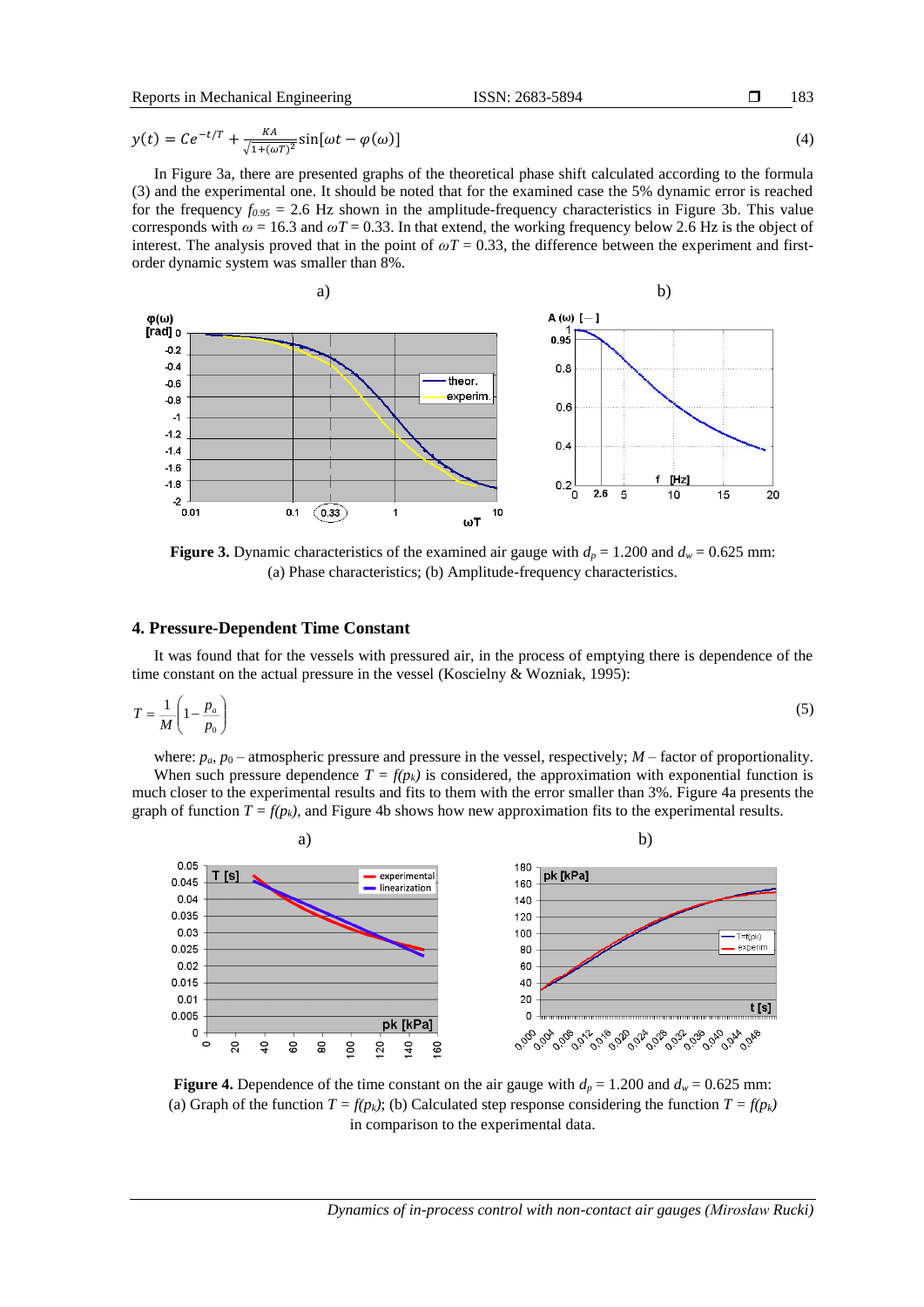For the practical reasons in industrial applications, the function  $T = f(p_k)$  can be linearized. Using the Least Square method, as it is shown in the Figure 9a with blue line, the linearization error is ca. 7%. However, exact analysis of the laboratory measurement results provided interesting observations specified below.

The functions of  $T = f(p_k)$  for each examined air gauge configuration, appeared to be dependent on measuring chamber volume  $v_k$  with some distinguishable similarity. Figure 5 presents the graphs of time constants dependent on the back-pressure and slot width for the air gauges specified in the Table 1. It is seen that smaller volumes of measuring chambers and smaller multiplication *K* of the air gauge provide smaller sensitivity of time constant *T* to the actual back-pressure  $p_k$ .



**Figure 5.** Examples of the  $T = f(p_k)$  functions for the examined air gauges configurations.

From the Figure 5, following correlations can be derived.

As it could be expected, the time constatnt *T* is highly dependent on the measuring chamber volume and can be reduced ca. 50% when  $v_k$  is reduced from ca. 4.0 cm<sup>3</sup> down to 0.4 cm<sup>3</sup>. However, for the same volume  $v_k$ , decrease of the inner nozzle diameter  $d_w$  from 1.2 down to 0.6 mm, and subsequent increase of the miltiplication *K* from 0.15 up to 0.88 kPa/ $\mu$ m has substantial effect on the time constant. This effect is twofold. On the one hand it depends on actual back-pressue *pk*, so that larger measured slot *s* within the same measuring range is measured with longer time constant *T*. On the other hand, the entire curve of  $T(s)$  is placed a little higher for smaller  $d_w$  providing higher time constant for the same *s* and respective back-pressure  $p_k$ . In the examined cases, at  $p_k = 110$  kPa, black curves are placed little higher than the blue ones.

The most important observation is related to the curvature of *T(s)* for different configurations of air gauges. In general, larger volumes  $v_k$  provided higher dependancy of time constant on the back-pressure. In case of 2D2 configuration, the differences in time constant *T* for different *p<sup>k</sup>* values are small and could be neglected. However, in case of 9D5 such a difference is more than 100%, from 6 up to 13 ms. In all cases, however, declination of the  $T(s)$  curve is increasing with the increase of *s* and respective  $p_k$ .

Figure 6 shows schematic in-process control of the grinding with air gauges. After each stroke, the initial slot width *s* is enlarged with Depth Of Cut (DOC) value, causing respective back-pressure drop  $\Delta p_k = p_{k1} - p_{k2}$ . When the control system registeres the final value  $p_{kf}$ , the grinding is finished.



**Figure 6.** Scheme of the in-process measurement of the grinded plate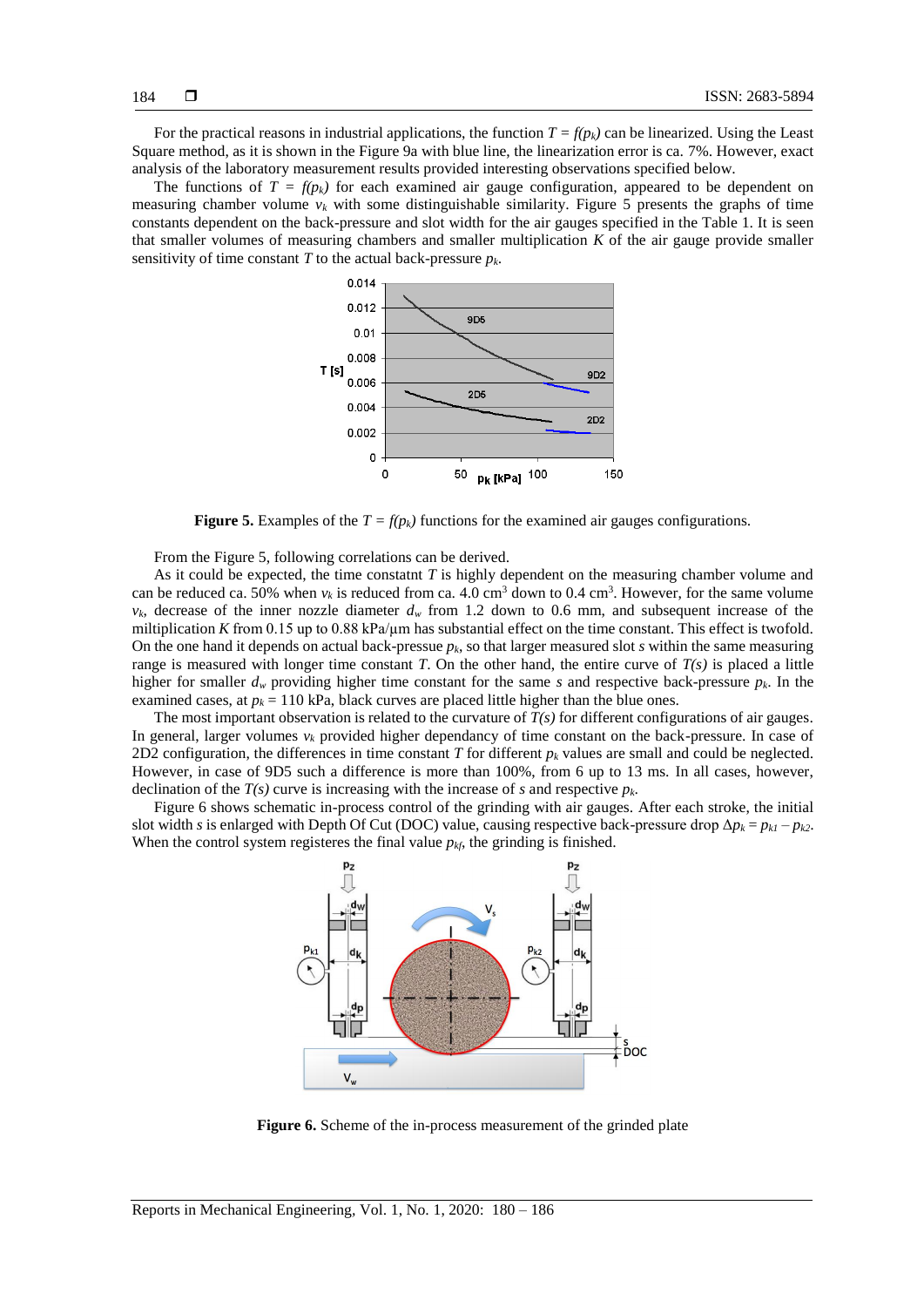However, with larger slot width corresponds smaller back-pressure, which take place at the end of the machining process. In that very moment, the dynamics of the air gauge is the worst. Increased time constant provides the maximal possible dynamic error. Control device could identify the proper dimensional signal  $p_{kf}$ too late, and the process could go too far, removing too much material.

## **5. Conclusions**

The theoretical analysis and experimental researches on dynamics of air gauges led to the conclusion that its time constant could be reduced down to several milliseconds. That could be reached when the pressure transducer has very small time constant, e.g. piezoresistive one with  $T = 0.1$  ms. Next, the measuring chamber volume should be reduced down to few  $cm<sup>3</sup>$  or even less than 1  $cm<sup>3</sup>$ . Under such a conditions, the air gauge reach time constant of several milliseconds and could be treated as a first-order dynamic system.

Obviously, smaller measuring chambers provide smaller time constants. It was proved, however, that the time constant of the high-multiplication air gauge is larger than that of low-multiplication ones. Moreover, the time constant depends on the actual value of back-pressure. In-situ measurement during the technological process requires high dynamics of the measurement device especially in the final stage of the machining. For the air gauges, that means the range of the lowest back-pressure, where the time constants are longest. The largest dynamic error in the most responsible moment of measurement could cause that the system would generate the control signal too late.

Thus, in-process application of air gauge demands more thorough analysis of time constant in the conditions of falling back-pressure, for its smallest values. It is important especially in case of high-multiplication air gauges with larger volumes of measuring chambers. Small volumes, e.g. less than 1 cm<sup>3</sup>, and low multiplication of the air gauge provide the time constant almost insensitive to the back-pressure changes.

*Acknowledgement:* The paper is based on the researches performed in the Laboratory of Pneumatic Devices in Division of Metrology and Measurement Systems at Poznan University of Metrology, Poland. Author wishes to thank all the staff members for cooperation and friendliness.

### **References**

- Berger, D., Brabandt, D., & Lanza, G. (2015). Conception of a mobile climate simulation chamber for the investigation of the influences of harsh shop floor conditions on in-process measurement systems in machine tools. Measurement, 74, 233–237.
- Bokov, V.B. (2011). Pneumatic gauge steady-state modelling by theoretical and empirical methods. Measurement, 44, 303–311.
- Cellary, A., & Jermak, Cz.J. (1997). Dynamics of One-Cascade Pneumatic Sensor for the Length Measuring. Optoelectronic and Electronic Sensors, 3054, 36–39.
- Curtis, M.A., & Farago, F.T. (2014). Handbook of Dimensional Measurement. ( $5<sup>th</sup>$  ed.). New York: Industrial Press Inc.
- Derezynski, J., & Jakubowicz, M. (2016). Verification tests of the air gauges metrological characteristics. Mechanik, 3, 196–199. (in Polish)
- Figliola, R.S., & Beasley D.E. (2011). Theory and Design for Mechanical Measurements. Clemson University: John Wiley & Sons Inc.
- Gao, R.D., Tang, X., Gordon, G., & Kazmer, D.O. (2014). Online product qualty monitoring through inprocess measurement. CIRP Annals – Manufacturing Technology, 63(1), 493–496.
- Jakubowicz, M. (2020). Accuracy of roundness assessment using air gauge with the slot-shaped measuring nozzle. Measurement, 155, Article 107558.
- Jakubowicz, M., & Derezynski, J. (2017). The measuring position designed to determine the metrological properties of air gauges. Advances in Science and Technology Researches, 11(4), 198–205.
- Jakubowicz, M., Rucki, M., & Babic, M. (2019). Uncertainty of Sine Input Calibration Apparatus for the Air Gauges. In M. Diering, M. Wieczorowski, & Ch.A. Brown (eds.), Advances in Manufacturing II, Volume 5 – Metrology and Measurement Systems, Lecture Notes in Mechanical Engineering (pp. 82–94). Cham: Springer, 2019, s. 82–94. https://doi.org/10.1007/978-3-030-18682-1\_7
- Jakubowicz, M., Rucki, M., & Siemiątkowski, Z. (2019). Computer approximation of air gauge dynamic characteristics using the sine input test rig. MATEC Web of Conferences, 252, Article 02002, https://doi.org/10.1051/matecconf/201925202002
- Jermak, Cz.J, & Rucki, M. (2016). Dynamics of the non-contact roundness measurement with air gages. Acta mechanica et automatica, 10(3), 227–232.